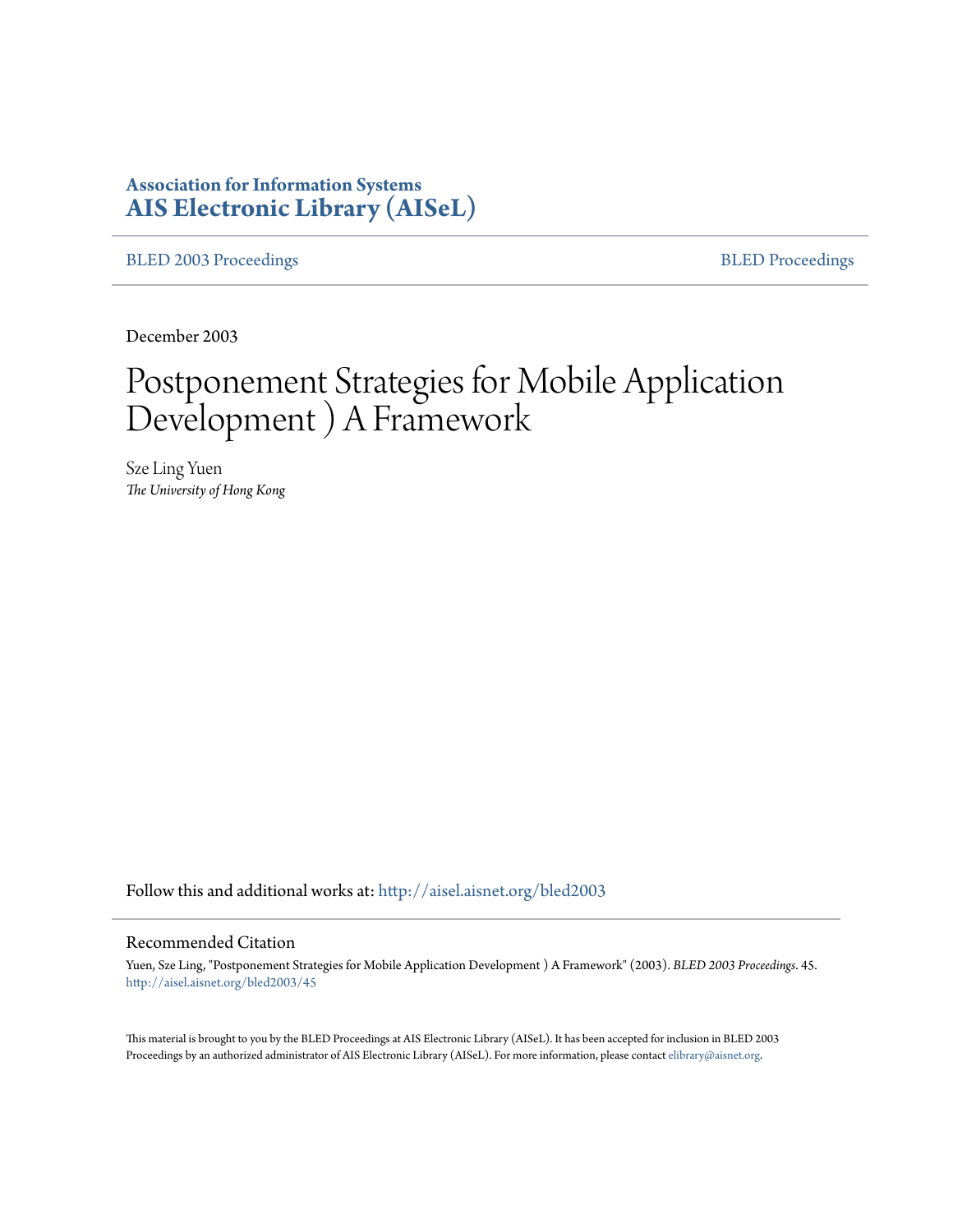# **16th Bled eCommerce Conference**

## **eTransformation**

Bled, Slovenia, June 9 – 11, 2003

# **Postponement Strategies for Mobile Application Development – A Framework**

#### **Sze Ling Yuen**

The University of Hong Kong, Hong Kong SLYuen@business.hku.hk

## **Abstract**

*Rapid developments in the field of mobile applications, as well as the miniaturization of computing devices, are substantially changing the landscape of organizational computing (Lyytinen and Yoo 2002). Nevertheless, current methods of application development and models for process improvement are not effective for mobile applications development (Baskerville et al. 2002). There*  is a need to find an approach that does not only facilitate fast cycle time application development *in a cost effective way, but also help to reduce risk. This paper proposes that the use of postponement strategies will meet the demands. This paper identifies four postponement strategies*  for mobile application development: Labeling, Place, Time and Periphery. The choice of *strategies is based on a careful examination of previous literature and the nature of mobile application development. Thus, incongruent strategies are identified and excluded. A decision framework is proposed. The framework can be used to assist developers to choose the right postponement strategies, which can then result in a more rapid time to deployment, a reduction in technology risk, and lower operating costs. A case study at the end of the paper endeavors to illustrate the usefulness of the framework.* 

**Keywords**: Mobile applications, Mobile application development, Postponement strategies, Framework

## **1. Introduction**

Rapid developments in the field of mobile applications, as well as the miniaturization of computing devices, are substantially changing the landscape of organizational computing (Lyytinen and Yoo 2002). Nevertheless, current methods of application development and models for process improvement are mostly effective for large scale application development (Baskerville et al. 2002). These methods are not suitable for mobile application development, which is often characterized as small scale and fast cycle time application development. As the market is becoming more demanding, there is a growing need of light approaches for application development (Baskerville et al. 2002). Agile methodologies may be useful to facilitate faster development. Speed, however, is not the only concern. Risk of developing mobile application is also an issue, especially when the mobile application market is unpredictable<sup>1</sup>. In view of the lack

<sup>&</sup>lt;sup>1</sup> Source: Siemens "Mobile Shopping Market Study" URL: http://www.siemensmobile.de/btob/CDA/presentation/ap\_btob\_cda\_presentation\_content/0,2948,59,FF.html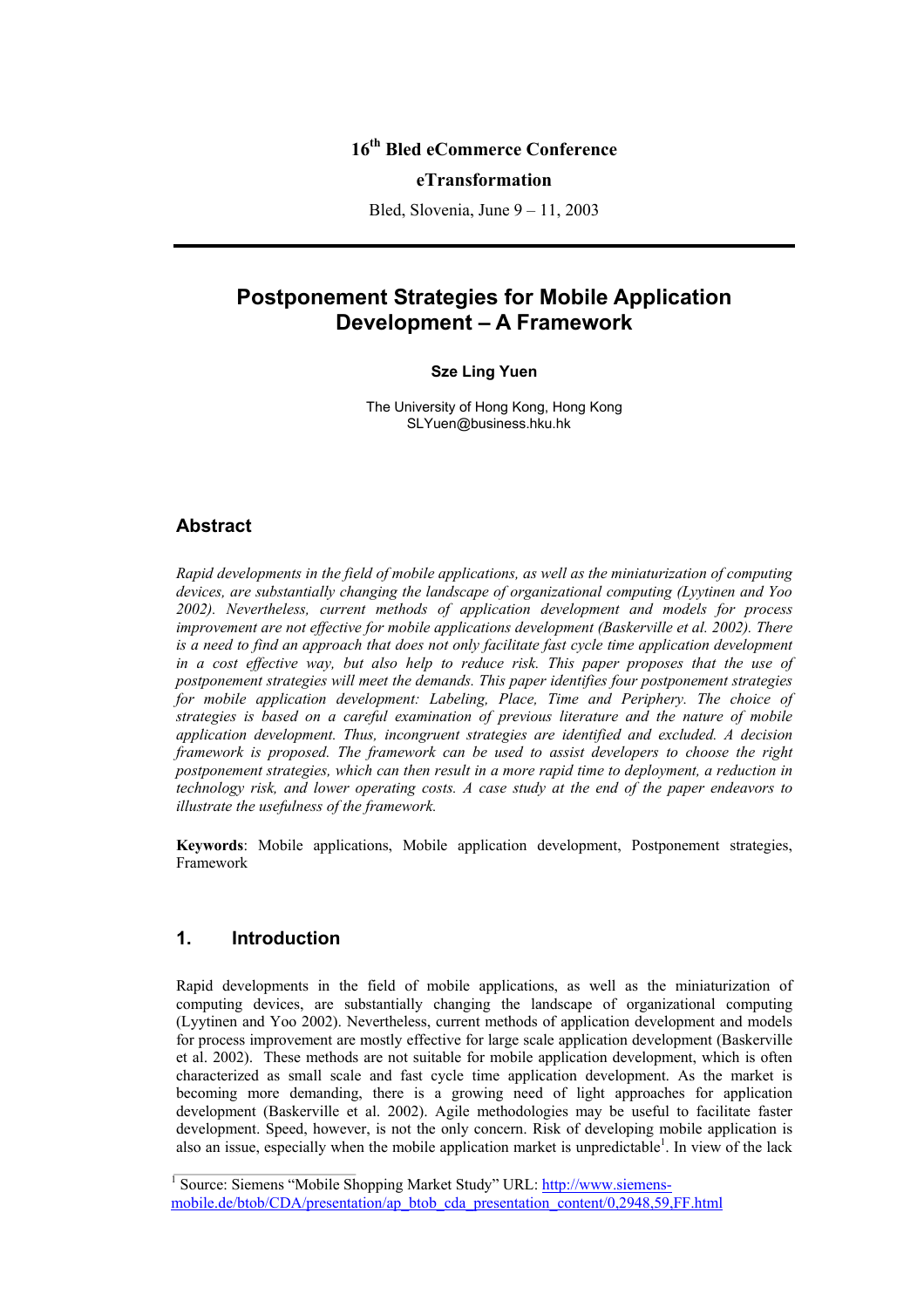*Sze Ling Yuen* 

of knowledge in knowing about the market, there is a need to find an approach that does not only facilitate fast cycle time application development in a cost effective way, but also help to reduce risk. This paper proposes that the use of postponement strategies will meet the demands of both.

Postponement strategies, or delayed differentiation, were first proposed in the early 1950s (Alderson 1950; Bucklin 1965). Studies were predominantly material-based (Hoek 1997; Hoek 1999; Brown, Lee et al. 2000; Hoek 2000b; Aviv and Federgruen 2001; Peres and Grenouilleau 2002) and were produced under a static environment. These strategies are based on the theory of risk pooling. This occurs when aggregating demands for many finished goods into a demand for fewer dies. Since the aggregate demand is less uncertain, the firm can hold smaller inventories while providing the same level of service (Brown, Lee et al. 2000). Eppen (1979) has shown that a pooled system cost less than a distributed system. This theory has been widely adopted in areas such as insurance, where to reduce risk is the primary concern. By employing the principle of postponement, it will not only have cost advantages (Zinn and Bowersox 1988) but will also make product proliferation feasible.

The goal of this paper is multi-fold. First of all, major types of postponement strategies found in the literature will be critically reviewed. Strategies that can potentially bring benefits to mobile application developers will be identified. Secondly, since it is useful to know under what conditions certain postponement strategies should play a part, this paper proposes a conceptual decision framework for mobile application developers, based on the literature review and industrial experience. The framework can be used to help developers to choose the right postponement strategies, which can then result in a more rapid time to deployment, a reduction in technology risk, and lower operating costs. Finally, in order to assess the relevance of postponement to mobile application development, a case study is presented.

Following the introduction, section two is an overview of studies on mobile application development, thereby identifying the research challenges. Section three then introduces the postponement strategies. Section four delineates the conceptual decision framework. The case study of a small and medium-sized enterprise (SME) mobile application developer is presented in section five, while section six points out the limitations of the study and makes suggestions for future research.

## **2. Literature Review**

The proliferation of studies on mobile applications has matched the proliferation of mobile applications in recent years.

Mobile application technologies have been evolving so fast that many people are still trying to understand the logical impact of this rapid evolution on the market. For example, Carisson and Walden (2002) tried to explore the business opportunities in a general sense, while Giaglis et al. (2002) went further by pointing out the potential value of applying mobile applications in the indoor environment, such as libraries and museums. Mobile applications seem to be ubiquitous, so it has been an increasing challenge to track customer behavior. Greater attention should therefore be paid to Customer Relationship Management (CRM) as m-commerce takes off (Kushchu 2002). New approaches to CRM may also be needed.

Technology adoption is the most frequently discussed area. While the study by Hung et al. (2002) is based on the theory of planned behavior and innovation diffusion theory, the study by Tung (2002) based its theoretical foundations on SERVQUAL, a model proposed by Parasuraman et al (1988). Both studies assumed that the behavioral intention to use mobile applications was the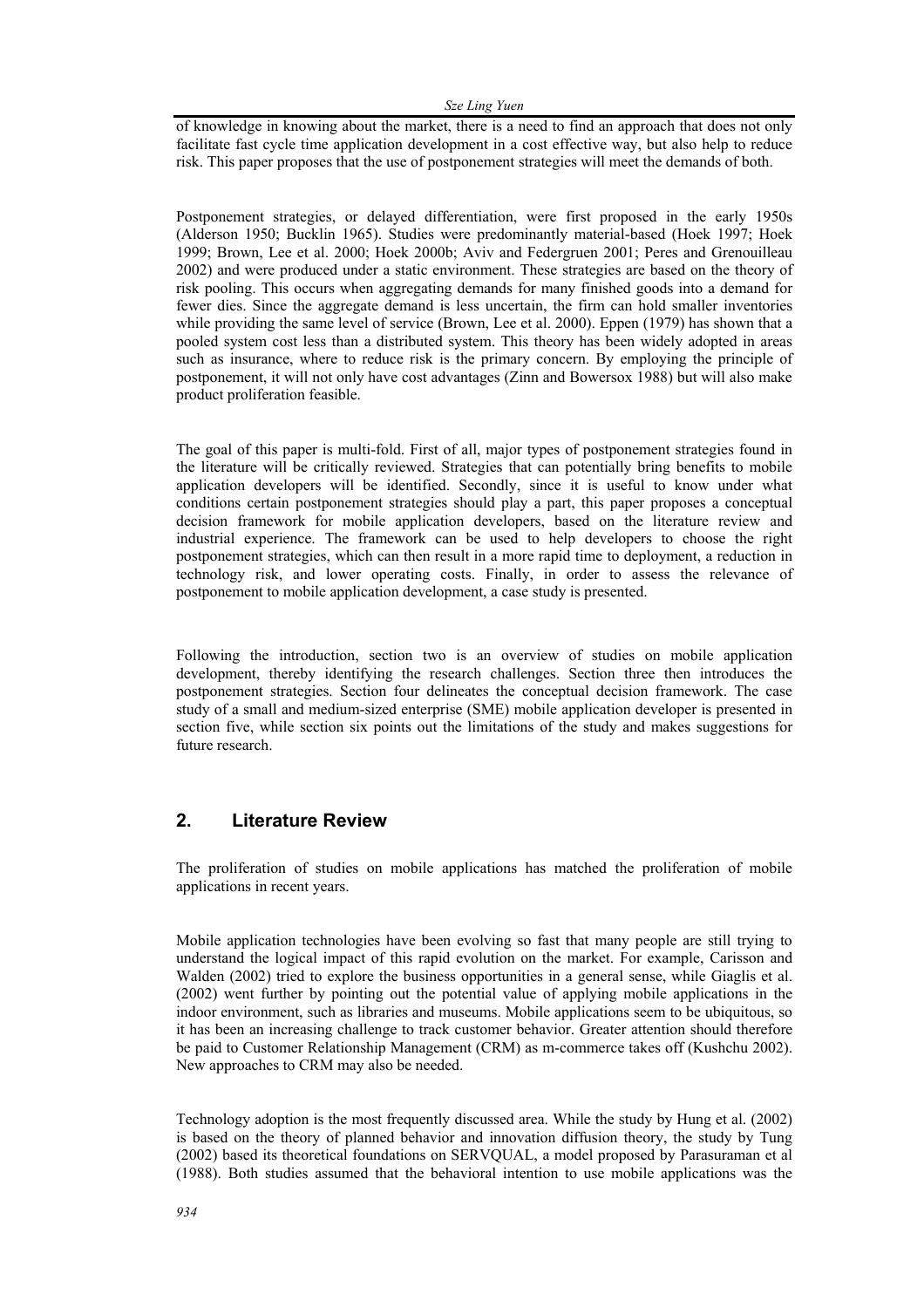variable of interest. The context in which the studies were conducted was also diverse (for behavior at work, Beulen and Streng 2002; for WAP, Hung et al. 2002; and for SMS, Tung 2002). A topic that is related to adoption is technology diffusion. Vrechopoulos et al. (2002) identified two critical success factors: business strategies and technological outcomes. One common characteristic of all these studies is that they adopted the same viewpoint, that of the users. Thus, approaches that enable effective management of the supply side have been largely disregarded.

Based on interviews with top management people from the Application Services Providers (ASPs), it seems that ASPs are facing two critical challenges. The first is how to sustain business in a rapidly changing environment. While product proliferation seems to be one possible strategy, the ASPs face a second challenge, which is the integration issue. Hence, studies that tend to treat mobile applications technologies as separate individual components (Wong and Hiew 2002), or that assume developers will collaborate under one m-commerce infrastructure, are not preferred (Munusamy and Hiew 2002). Within the context of the heterogeneous assemblage of technological and social elements, the challenge of product proliferation is obvious. For this reason, the Open Mobile Alliance was established, but some ASPs pointed out that manufacturers were still trying to differentiate themselves by providing incompatible infrastructures or mobile devices.

In fact, few studies have focused on managing mobile application development. In particular, approaches that are both cost efficient and relatively risk free are needed for building fast cycle time applications to meet the unpredictable market. As Information Systems researchers are uniquely positioned to understand how to integrate diverse technological, social, and managerial issues, while managing the nomadic environment<sup>2</sup> (Lyytinen and Yoo 2002), the author endeavors to propose the use of postponement strategies to close the research gap.

# **3. Postponement Strategies**

l

Postponement is based on the principle of seeking to design products using common platforms, components, or modules, but where the final assembly or customization does not occur until the final market destination and/or customer requirements are known (Christopher, 1998, p. 136). It is an operating concept (Hoek 1998). It was the subject of further research efforts in recent decades as the success stories of Dell and Hewlett-Packard started to attract attention (Edward and Lee 1997; Hoek 1998; Chiou, Wu et al. 2002). The rationale behind postponement strategies is that risk and uncertainty costs can be reduced by the differentiation of goods (Bucklin 1965).

Bucklin (1965) proposed that such differentiation of goods could be classified into three types: form, place, and time. Place and time postponement occur when the organization centralizes its inventories so that total inventories can be reduced and product availability can be improved, while form postponement occurs when the configuration or customization is delayed as long as possible, preferably until purchase orders are received. Zinn and Bowersox (1988) extended the model by developing a normative cost model, which was used to justify five postponement strategies that could be useful. The five strategies were: Labeling, Packaging, Assembly, Manufacturing, and Time. All except the Time postponement strategy were form postponement strategies. This classification was based on the nature of the activities, e.g. the costs of carrying inventory, the processing costs for labeling, transportation costs, or the costs of loss sales. Appendix 1 shows the operational definition for each of the five postponement strategies.

 $2$  According to Lyytinen and Yoo (2002), a nomadic environment is the heterogeneous assemblage of interconnected technological and social and organizational elements that enable the physical and social mobility of computing and communication services between organizational actors both within and across organizational borders.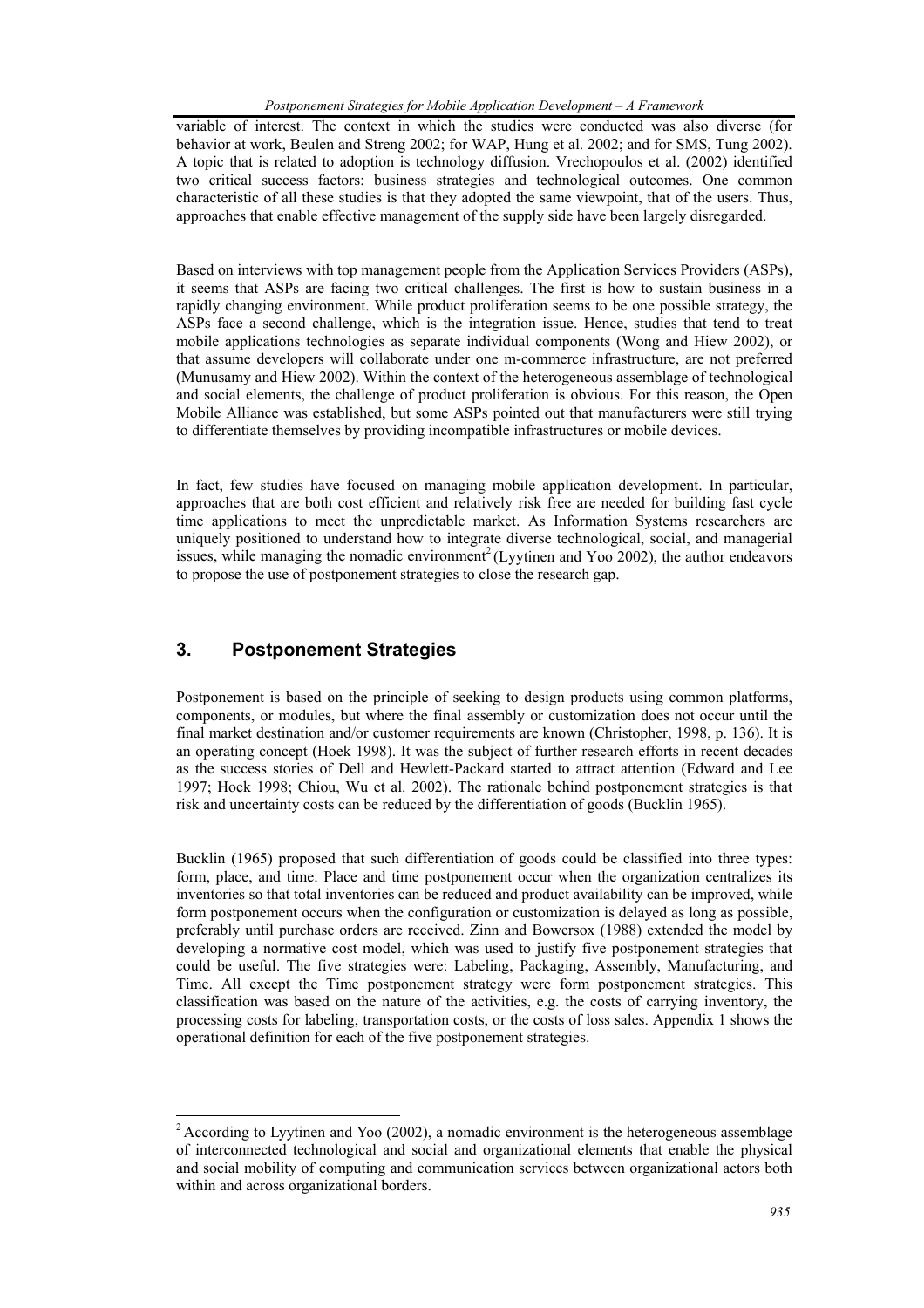#### **3.1 Favorable Conditions**

Extensive studies have been conducted to identify the most favorable conditions for implementing postponement strategies. Droge et al. (1995) and Hoek et al. (1998) identified that a strong relationship between Information and Communications Technologies (ICT) and the application of postponement was a critical requirement for implementing postponement strategies. Without ICT, Dell simply could not sell its kinds of products, since it had virtually no physical retailing chain.

The second condition that favors postponement strategies concerns the nature of the markets (Pine 1993; Droge, Germain et al. 1995; Gilmore and Pine 1997). The more demanding the market was, the more likely it was that companies would move towards postponement. The variability in demand often led to increasing product variety on the one hand, while the unpredictability of demand caused inventory risks on the other. Hence, as customers became more and more demanding, the viability of postponement increased.

The third condition favoring postponement strategies is the nature of the products being produced. When product parts had a high commonality (i.e., there was high interchangeability between products) (Hoek 1998), the cost of producing semi-finished goods could be significantly lowered. In particular, Hoek (1998) further argued that the more complex the activities involved in the production processes, the more relevant the postponement strategies were. Delaying the complex activities until customer orders were received meant that companies avoided the risk of performing these expensive activities for products that would never be sold. Even though re-working obsolete inventories might be one way to solve the problem, it was usually very expensive and thus impractical.

A supporting infrastructure, high variability in the market and complex products with high commonality form the three major conditions for implementing postponement strategies, thus bringing potential benefits to companies that implemented them.

## **4. The Framework**

In this section, this paper will begin by assessing the relevance of postponement strategies to mobile application development, based on the literature review. Then, this paper will critically review the strategies identified so far. Drivers for implementing postponement strategies that lay down the foundations of the decision framework will be identified.

#### **4.1 Mapping the Favorable Conditions**

Each of the three conditions for implementing the postponement strategies will be examined in this section.

The purpose of creating a supporting infrastructure is to enable the seamless integration of many development processes, without abrupt changes or substantial adjustments when bringing modules together to complete a product. For example, any disruption in the supply chain would seriously affect a supplier's responsiveness to customers' demands. The initiative to place mobile communications under one umbrella by adopting the GSM platform exemplifies the first move towards a single globally supported infrastructure. The delay in integrating different SMS protocols in Hong Kong, on the other hand, meant that applications could not be freely applied in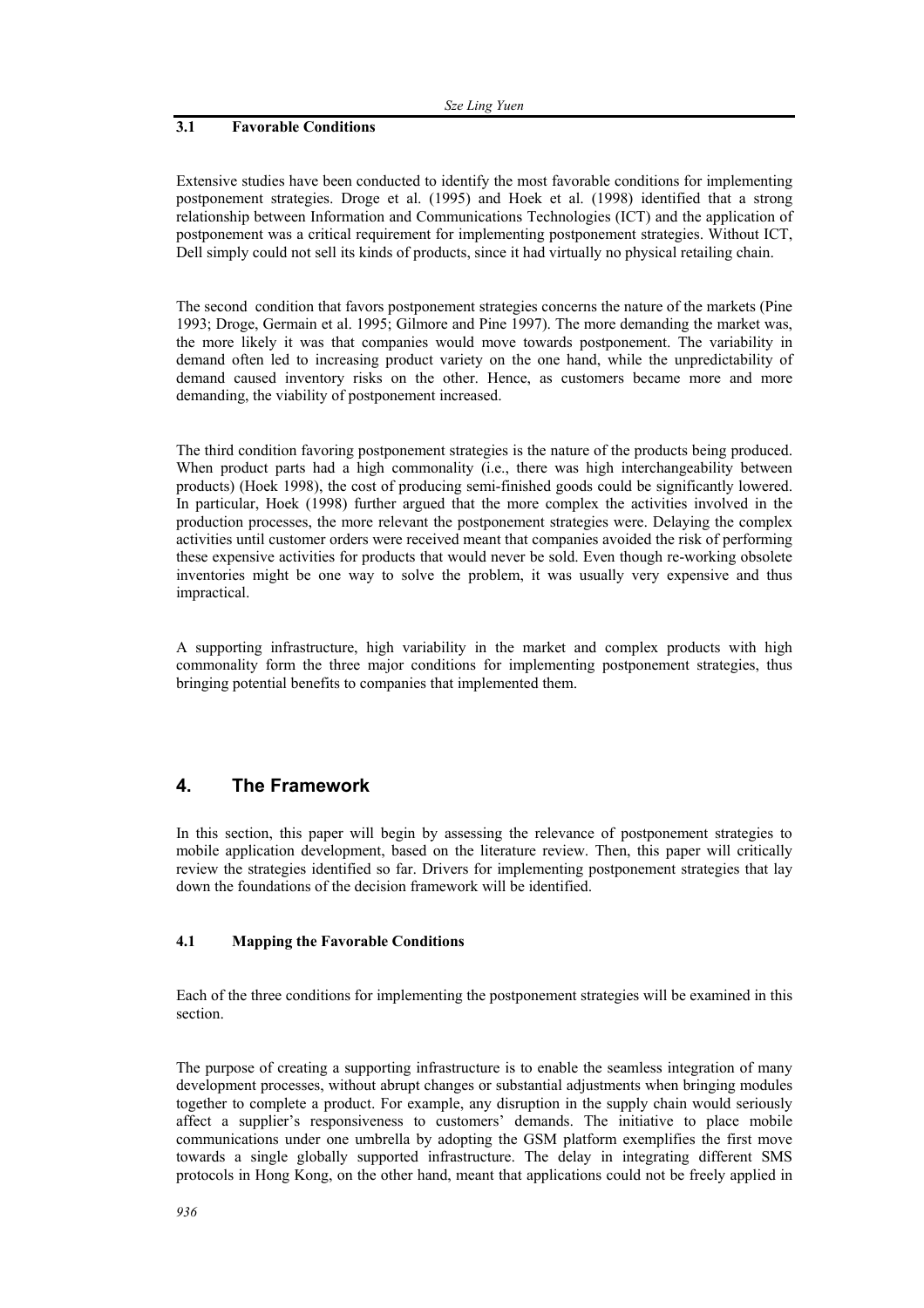the network; resulting in significantly low SMS-based data traffic in the Asia-Pacific region (Mobinet 5 2002). There is no technology champion at the moment. Different regions around the world have different communication platforms or standards for wireless data transfer. Even within a single region, competing infrastructures exist. For instance, different Multimedia Messaging Service  $(MMS)^3$  infrastructures are incompatible with each other. Integration efforts must be made in order to allow MMS messages to be sent across networks. As various kinds of devices were developed well before the concept of having one global wireless market evolved, the challenge to provide applications compatible with a variety of devices was obvious. There is also an opportunity and a need to provide applications compatible with a specific brand of devices. For example, Nokia has developed four series of user interfaces. Within each series, specifications can be different for different Nokia handsets. Unlike the Internet, browsers for mobile devices do not have a standard. Appendix 2 gives a summary of the major interoperability issues currently facing developers of mobile applications.

As noted previously, the mobile applications market was immature. People rarely found compelling reasons to use mobile applications. In such an early stage of development, developers were in a position to educate the market, rather than be driven by the market. Developers were thus not pulled by a demanding market, as was the case with postponement. Nevertheless, the unpredictability of the mobile applications market makes postponement strategies suitable for mobile application development. Since unpredictability leads to high inventory risk, postponement will help to aggregate demand, thereby reducing risk.

Mobile computing is, to a large extent, based on existing programming techniques. Applications development is often broken down into functional components and modules. Thus, they exhibit a high level of commonality. Furthermore, mobile application development can be complex. The development cycle can consist of as many as eighteen stages (Edwards 1984), with most of the development activities occurring towards the end of the development cycle (McKeen 1983). These characteristics conform themselves with the commonality condition.

As noted above, the only condition that does not conform in full is the lack of a supporting infrastructure. While the constraints created by the heterogeneous technologies are formidable, opportunities for implementing postponement strategies still exist. Mobile applications can be developed based on existing integrated infrastructures, e.g., the SMS infrastructure. It is usually the case that the integrated infrastructure yields the most usage, hence reducing the risk of application development.

### **4.2 Mapping the Strategies**

l

As Hoek (1997) pointed out, postponement strategies need not be applicable to all industries. The question now becomes: What kind of postponement strategies will be suitable for mobile application development?

Based on the postponement strategies proposed by Bucklin (1965), Zinn and Bowersox (1988), and the industrial experience (TIF 2002), this paper has identified three generic postponement strategies that are not adaptable within the mobile application development context. They are: packaging, assembly, and manufacturing. A packaging postponement strategy is excluded because it is applied to products with different packaging sizes. In the case of selling mobile applications, if users want to buy more, they will buy licenses rather than a package of applications. Hence, this paper asserts that a packaging postponement strategy is not suitable for mobile application development. Assembly and manufacturing postponement strategies, on the other hand, have taken

<sup>&</sup>lt;sup>3</sup> MMS is a global standard that will be used to deliver messages containing text, audio, graphics, photographic images, and even video clips between mobile devices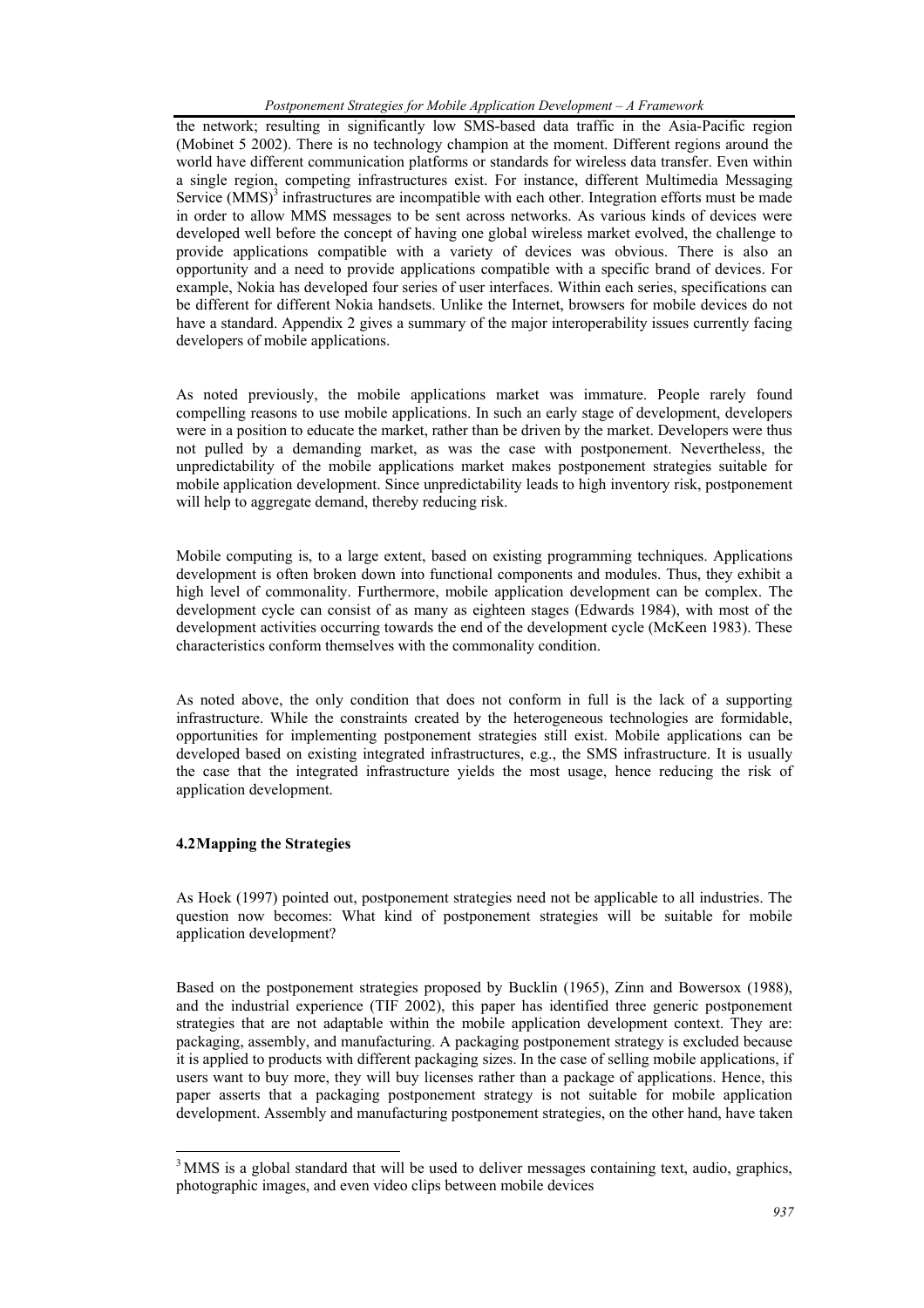#### *Sze Ling Yuen*

a manufacturing standpoint. The critical determinant of these two is the cost of transportation, which is far less significant when considered within the mobile application development context. Hence, they are excluded from this paper.

The strategies adopted in this paper are therefore: labelling (form), place, and a more general definition for the time postponement strategy.

- *Labelling postponement* refers to the postponement of labelling processing. This is adopted because mobile applications such as gaming can be branded with the names of different mobile carriers and then sold independently to different carriers.
- *Place postponement* refers to the positioning of inventories upstream in centralized manufacturing or distribution operations in order to postpone the forward or downstream movement of goods (Bowersox and Cross 1996). This is adopted because existing ring tone or screen saver applications can be sold independently or centrally through one single portal. The average maintenance cost and risk are lower in the latter case.
- *Time postponement*, as illustrated by Zinn and Bowersox (1988), focuses more on cost efficiencies gained by centralizing distribution. In other words, cost of delivery matters. Distribution costs, however, do not significantly vary from one location to the other for mobile applications distribution. Hence, this paper adopts a more general definition for the time postponement strategy, which involves the delaying of the development of applications until customer orders have been received.

There is one other form of postponement strategy: periphery postponement. *Periphery postponement* refers to the strategy of delaying the development of parts that are of non-central importance, but that remain necessary for the completion of the applications. This strategy is adopted because various kinds of gaming, betting, and communication services are increasingly developed based on an existing core engine. This strategy is in line with the theory of risk pooling, in that it involves aggregating demands for many additional features or variations of the same applications. Hence, demand is less uncertain. ASPs can then develop fewer core engines for the same level of services.

## **4.3 Drivers for Implementation**

Bucklin (1965) hypothesized that inexpensive products will include low levels of postponement. Based on this assumption, Hoek (2000a) identified two further important drivers for implementing postponement strategies: efficiency and responsiveness. Efficiency means reducing costs through shorter product life cycles. Naylor et al. (1999) also supported the notion that the ever-decreasing product life cycle is one of the main drivers for implementing postponement strategies. Responsiveness, on the other hand, refers to the ability to fulfil customers' requests in dynamic markets (i.e. unpredictable markets) (Hoek 1998).

Even though it is possible to casually construct a framework based on the three drivers discussed above, the author has chosen to restrict the assumption and definition of the drivers so that the framework will be more useful. The tradeoff is that some circumstances are not covered by the framework. It is true that mobile application developers have to deal with many situations. Nevertheless, integration efficiency and marginal benefit are two essential considerations when deciding whether to give the green light to a development project (Farhoomand and Yuen 2003).

The author has therefore decided to relax the assumption about product value as hypothesized by Bucklin (1965), and will restrict the definition of efficiency to integration efficiency. Since being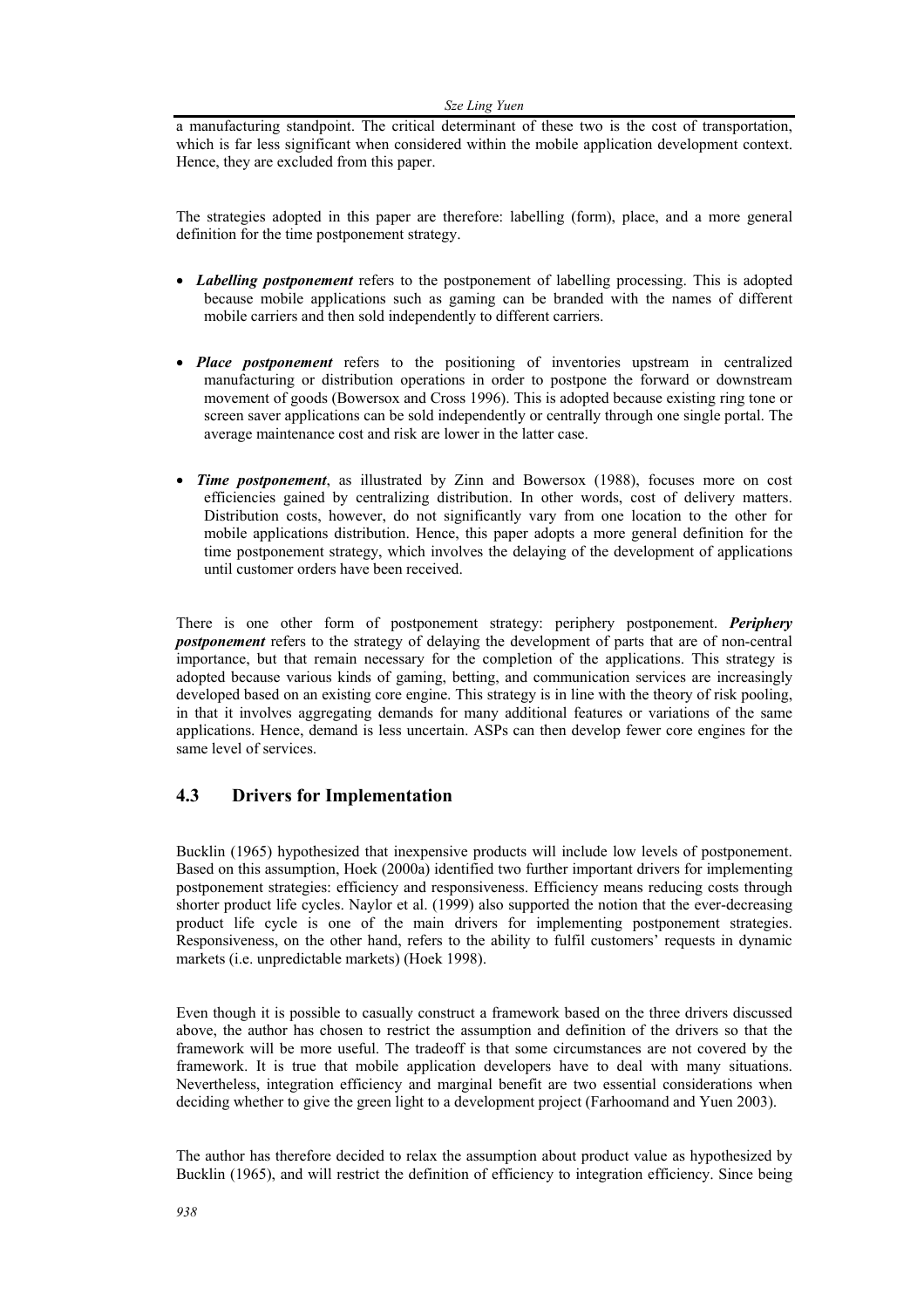able to respond to the dynamic market is particularly important in mobile application development, responsiveness will be retained as a key driver for implementing postponement strategies. In this way, the framework can focus more effectively on the major issues taking place in the industry.

Another consideration is the compatibility of the three drivers. The author has adopted the view of Hoek (1998) that it is possible to implement multiple types of postponement, which can be combined and used at multiple points along the development chain simultaneously. Some competing strategies will be avoided when constructing the framework. To sum up, the three drivers for implementing postponement strategies are: responsiveness, integration efficiency, and marginal benefit.

#### **4.4 The Decision Framework**

In this paper, the author has adopted a top-down processing approach when constructing the framework. Firstly, the paper will examine each driver and identify which postponement strategies are likely to be most useful. Secondly, the paper will cross-examine the strategies to uncover the inherent strategies adopted. The results are listed in Table 1. A diagram is presented on the next page (Figure 1).

#### Table 1. Matrix of Strategies Driving Postponement

| <b>Type of Strategy</b> | <b>Responsiveness</b> | Integration<br><b>Efficiency</b> | <b>Marginal Benefit</b> |
|-------------------------|-----------------------|----------------------------------|-------------------------|
| Labeling                | High                  | Low                              | High or Low             |
| Place                   | High or Low           | High                             | Low                     |
| Time                    | Low                   | Low                              | High                    |
| Periphery               | High                  | High                             | High or Low             |

'Responsiveness' refers to the rapid deployment of mobile applications upon customers' requests. A labeling strategy is useful when there is a pressing demand from the market. Companies can produce generic products and differentiate with different labels to cater to different types of customers. One example is gaming: two mobile carriers across the region may require the same gaming applications with their own brand names on the label. So the product can be labeled differently after it is developed, and can then be sold to more than one party. Responsiveness is not relevant when deciding whether a place strategy should be used. Market demand fluctuates no matter where the mobile applications can be obtained. A periphery strategy can be used when time to market is important (i.e., high responsiveness). A time strategy will not be used when responsiveness needs to be high.

'Integration Efficiency' deals with how efficient it is to integrate applications in the targeted infrastructure. A labeling strategy can be used when the integration efficiency is low. This is because what is essentially the same product can be sold to different mobile carriers employing different infrastructures. A place strategy is useful when the infrastructure is fully integrated. As the cost of developing applications for a heterogeneous infrastructure is high, companies will usually wait until demand for this is evident. Hence, a time strategy is more useful when integration efficiency is low. A periphery strategy is not suitable if integration efficiency is low, because an expensive existing core engine may not be compatible with different infrastructures.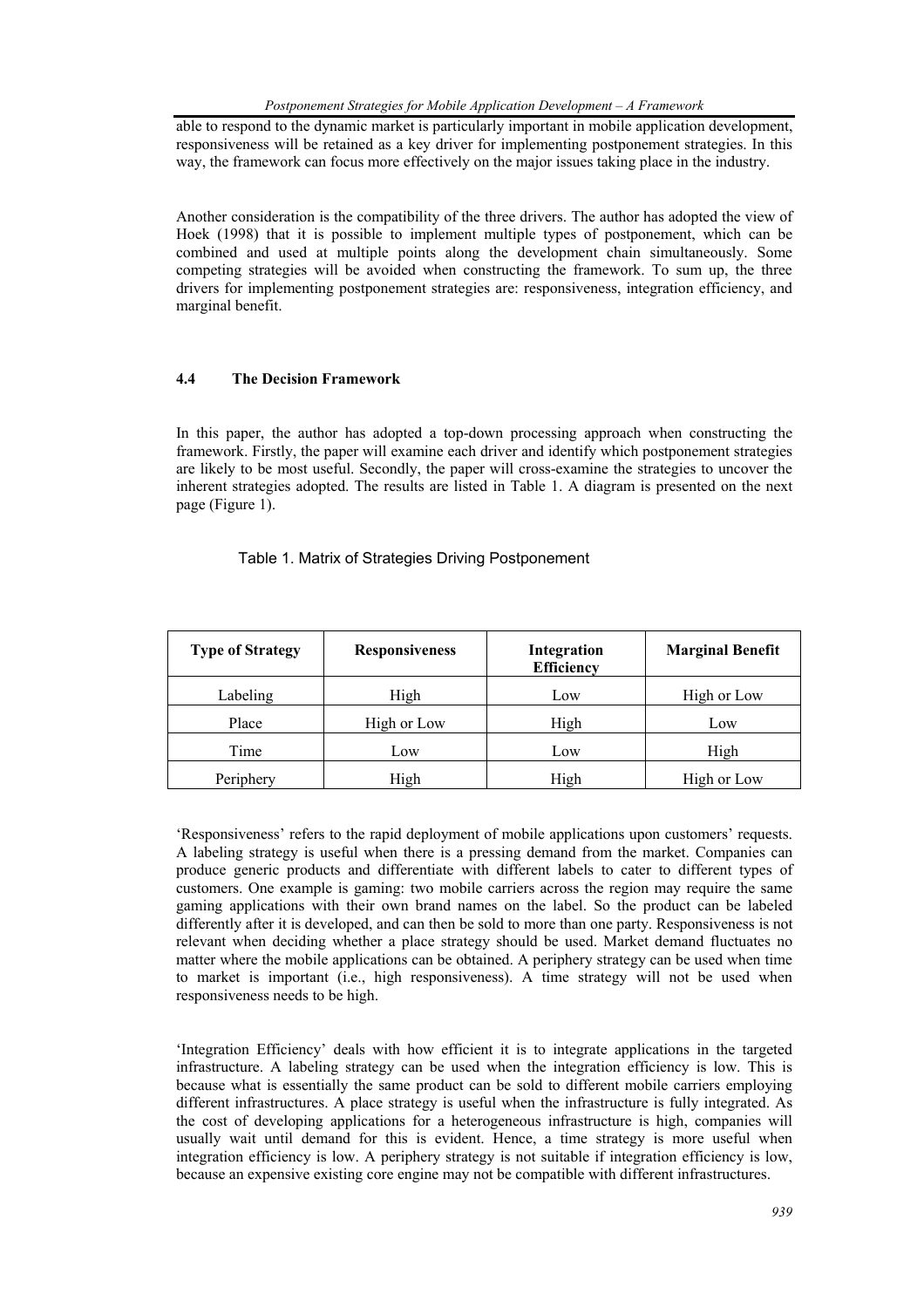'Marginal Benefit' refers to the expected share of the profit for any mobile applications that are developed. A time strategy is very cost-inefficient, so only products with a high marginal benefit will be suited to a time strategy, in order to compensate for the associated high development costs. When applications are developed centrally, the average cost of maintenance is lowered, thus lowering the marginal benefit. 'Marginal benefit' is not a relevant determinant in the case of a labeling or periphery strategy.

In order to illustrate the application of the framework, a case study is presented in the next section.





# **5. The Case Study4**

While the world saw how successful Japan was in launching its mobile Internet four years ago, most of the rest of the world had a different context to start with. In particular, the historical disparity in consumers' quality expectations in relation to mobile applications made it more difficult for developers to sell applications in places other than Japan. For the purposes of this paper, Hong Kong was chosen as the background of the case study. There are several reasons for this decision. First, Hong Kong has major attributes that the rest of the world also possesses, e.g., it is relatively free of regulatory controls;, there is ease of exit; the dominant players in Hong Kong are also dominant players in other parts of the world, and there is a GPRS-based infrastructure for mobile data transfer (and Hong Kong is currently working towards the W-CDMA standard). Hence, the challenges that Hong Kong faces are comparable to those found in other areas. Secondly, Hong Kong has attributes that many other places are likely to have in future, e.g., there is a high mobile phone penetration rate (86 percent), and voice charges are lower than data charges

l

<sup>&</sup>lt;sup>4</sup> This case was prepared according to the guidelines given by Yin (1994) with regard to case design, case study protocol, and case analysis. Unstructured interviews were conducted with the CEO of Imoeba Ltd. The interviews serve to understand how postponement strategy varies under different circumstances. Information was also collected from archival records.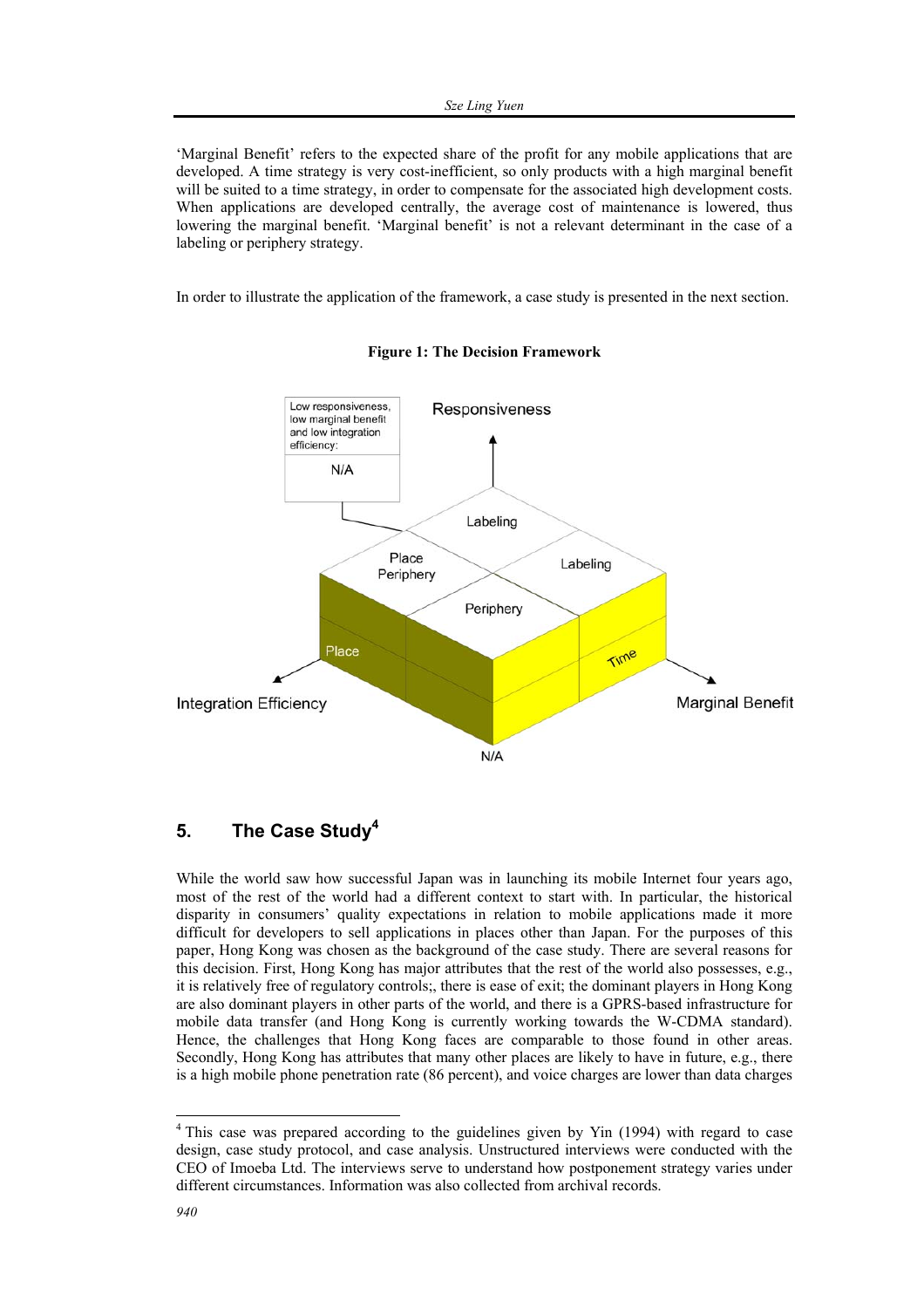(as a result of the increasing competitiveness of the marketplace). These attributes have made competition in mobile application development fiercer, and such competition will no longer be based on the number of customers a company will win, but on the revenue the company can earn from each customer. Finally, according to a report by the International Telecommunication Union (ITU 2002), Hong Kong topped the Mobile Internet Index, which measured the readiness of various places around the world to join the mobile Internet market, and how likely it was that each place would take advantage of the market. Thus, the conclusions of this paper are likely to have important implications for the development of mobile applications in other parts of the world.

The subject of the case study was a Hong Kong-based SME called Imoeba Ltd., which also had businesses in Macau, Singapore, Taiwan, and Greater China. Its mobile applications had been widely adopted across Asia, and its clients included internationally respected companies such as China Mobile, Orange, Mobile One, and Cathay Pacific Airways. In addition to the large coverage of its businesses, Imoeba had also been recognized for its innovative product I-Date U. It won the "Wireless Asia M-apps Awards - Runner-up in SMS Category", presented by *Wireless Asia* magazine in 2001. It was also frequently ranked top in eRating for WAP software in the Asian Internet Community<sup>5</sup>. Its 2002 release, "Super Stable", was the first cross-border mobile game worldwide. As such, the results of this case study may shed some light on the opportunities that are open to SMEs in mobile application development.

#### **5.1 Product Popularity**

Imoeba's products were popular. According to Chief Executive Officer Mr. Sunny Kok, the "Super Stable" generated more than one million short messages for New World Mobility in its first month. Some users spent over HK\$4,000 (About  $\blacksquare$  490) on the game<sup>6</sup>.

# **5.2 Major Products7**

l

The award-winning and popular mobile application I-Date U was based on the concept of virtual dating. It imitated the real dating situation, using highly integrated SMS infrastructure (the technology used was Interactive Short Message Services, ISMS), and currently WAP. There were seven virtual mates to choose from. The idea was to gain marks by initiating dialogues (by sending SMS messages) that had been prepared in the database, dating the mate in different places or sending gifts to the mate. Incidents would be pushed to players to increase the challenge. Top players would be announced periodically through a Website. Players had to keep playing in order to "win" the game. In this way, mobile carriers benefited from the frequent SMS messages sent by players.

Since the game was so popular in Hong Kong, localized versions of I-Date U were launched in Taiwan, the PRC, and Singapore, through cooperation with local mobile carriers. Another game, U-Date Me, an extension of I-Date U, was launched only three months after I-Date U was launched. The new game, targeting female mobile phone users, featured two virtual guys who "dated" users.

Super Stable was the first mobile game that allowed multi-players to compete with each other in a virtual horse-racing arena. It was also the first mobile game with a cross-border feature, enabling users in Taiwan and Hong Kong to play the game simultaneously. It was also developed based on a highly integrated infrastructure using ISMS, WAP/GPRS etc. Customers from different networks

<sup>5</sup> Source: CMAsia.com URL: http://www.cmasia.com/index.asp?CatID=1963 <sup>6</sup>

URL Source: http://www.mbusinessdaily.com/story/WORLDWATCH/MBZ20020401S0005 <sup>7</sup>

Source from Imoeba Ltd. unless stated otherwise. URL: http://www.imoeba.com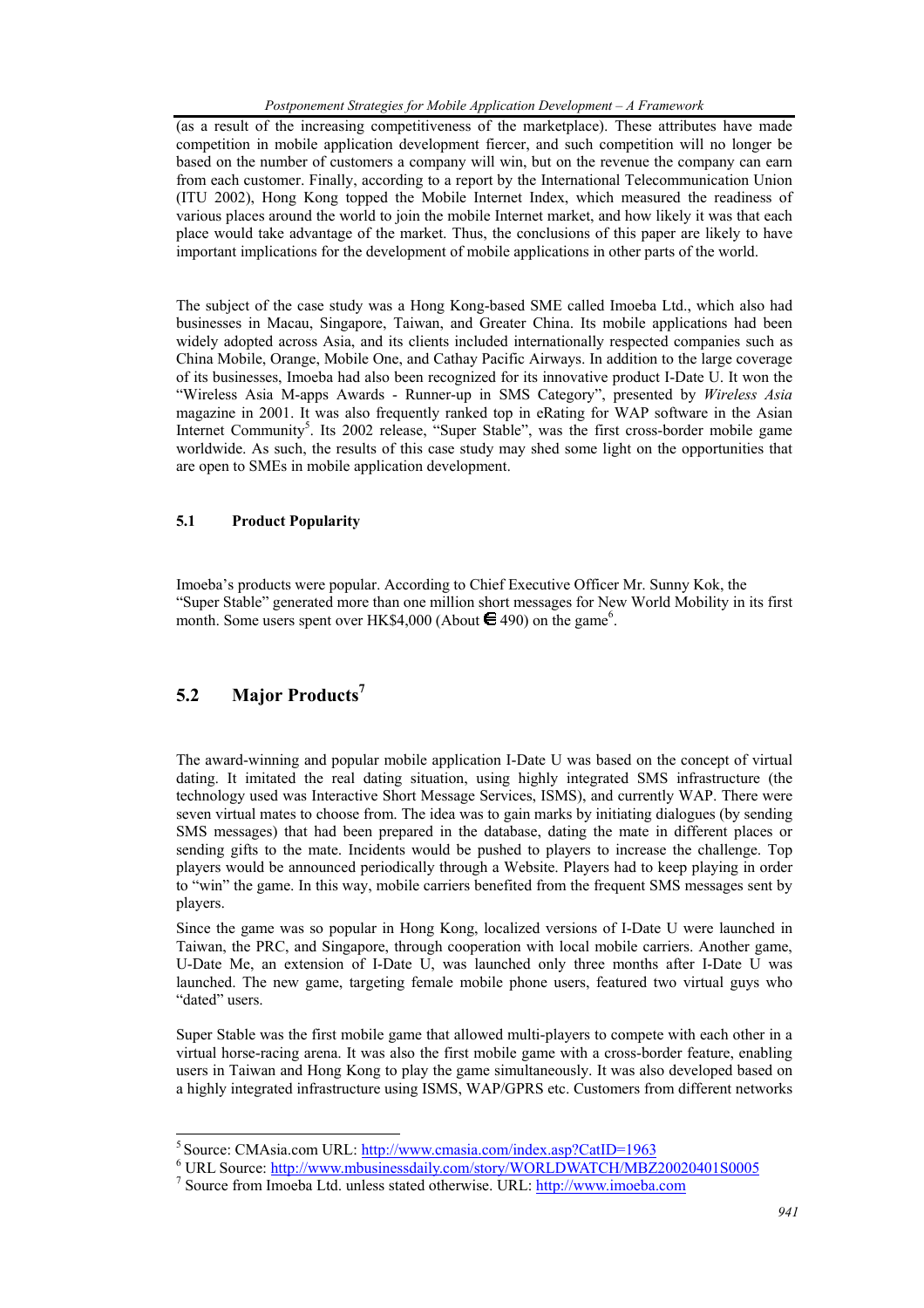#### *Sze Ling Yuen*

in Hong Kong could communicate with each other in the game by buying pre-paid cards. In order to play the game, players needed to purchase a physical "Horse Master Game Card" to own their horses. Each horse card represented one horse with unique attributes. Players needed to train their horses and participate in various races. The goal was to have a champion horse. Again, players had to keep playing in order to "win" the game.

Other products included SMS logo downloads for Cathay Pacific Airlines and other mobile carriers. Imoeba would first receive requests from respective companies' Websites, then it would process the requests in its centrally administered application.

In the next section, this paper will examine the postponement strategies adopted.

## **5.2 Development Strategy – Postponement Strategies**

As shown, all the subsequent products developed have striking similarities with I-Date-U. The analysis for each of the applications is presented in Table 2.

I-Date U was developed when the SMS market was still immature. Few people knew about mobile gaming. Hence, the need to respond to the market was low. The integration efficiency was high because the game was based on a popular infrastructure, SMS. The marginal benefit was high because the game was original. Imoeba shared the profits with the mobile carriers. The application was a completely new application. In this case, no postponement strategy was adopted.

Super Stable, on the other hand, was similar to I-Date U, except in the area of responsiveness. In fact, after the launch of I-Date U, customers were familiar with that style of game. The market was more demanding by that time (i.e., there was high responsiveness), and players understood that the playing mechanism of Super Stable and I-Date U was the same: they had to send lots of SMS messages to win the game.

The localized versions of both I-Date U and Super Stable were developed in response to requests by overseas customers. The network was different from that in Hong Kong. Hence, the integration efficiency for both cases was low. The languages, the names of the games and even the characters were changed (labeling strategy).

The marginal benefit for U-Date Me was reduced as the game was only a slight variation on I-Date U. It was only by using the Periphery strategy that U-Date Me was able to be quickly deployed within three months after the successful launch of I-Date U, thereby significantly lowering the development costs and reducing the development time.

The SMS logo downloads were also based on a highly integrated SMS infrastructure. The responsiveness was high because if their requests were not entertained immediately, customers would immediately go to other ASPs. The marginal benefit was low because there were so many logo-downloading services that they were increasingly treated like commodities. It was also beneficial to build one application and process the requests for these services centrally.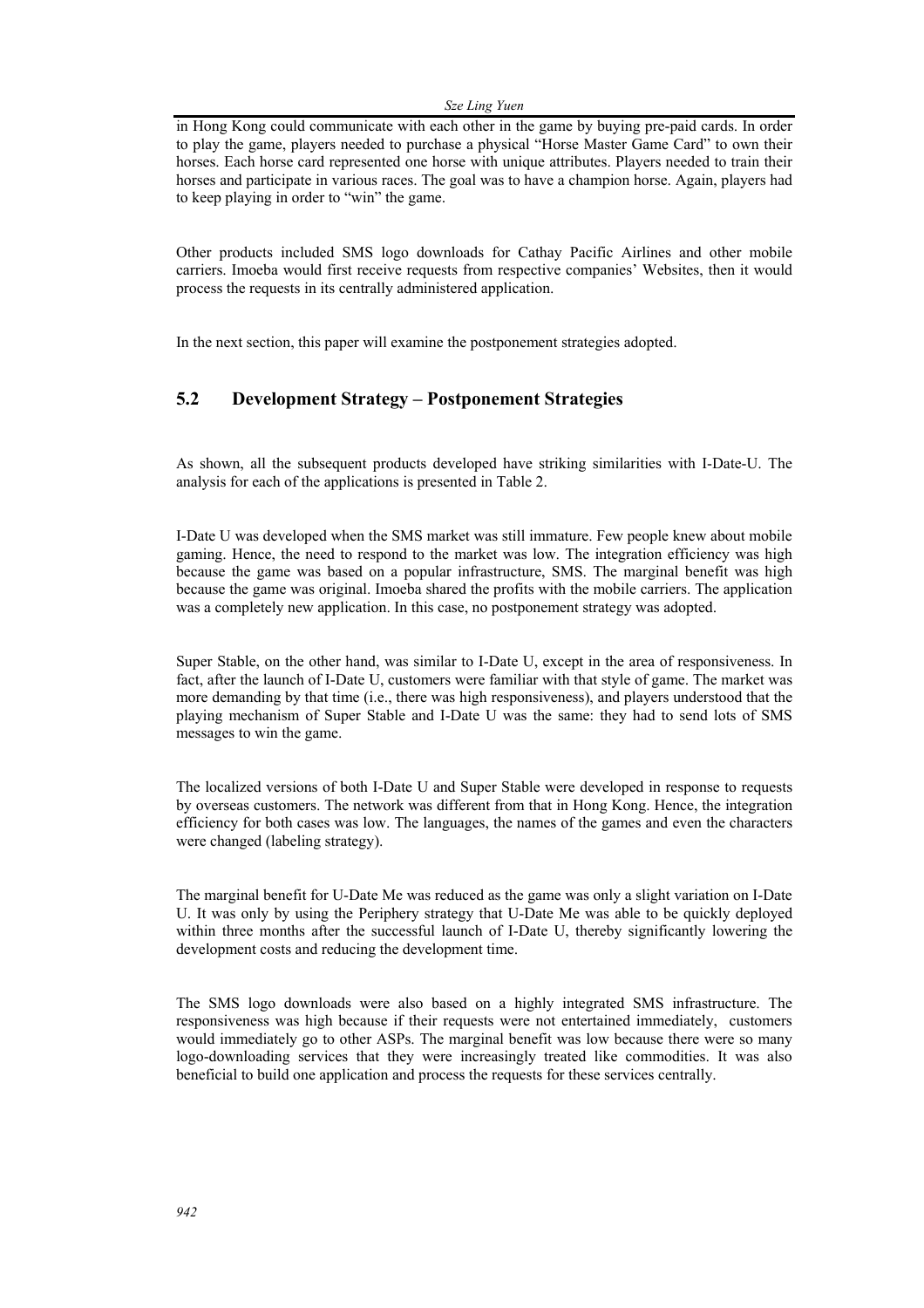#### **Table 2. Summary of Applications Characteristics**

| <b>Mobile</b><br><b>Applications</b>                                             | <b>Responsiveness</b> | Integration<br><b>Efficiency</b> | <b>Marginal</b><br><b>Benefit</b> | Postponement<br><b>Strategies</b><br><b>Adopted</b> |
|----------------------------------------------------------------------------------|-----------------------|----------------------------------|-----------------------------------|-----------------------------------------------------|
| I-Date U                                                                         | Low                   | High                             | High                              | N/A                                                 |
| Localized<br>versions of I-<br>Date U in<br>Taiwan, the<br>PRC, and<br>Singapore | High                  | Low                              | High                              | Labeling                                            |
| U-Date Me                                                                        | High                  | High                             | Low                               | Periphery                                           |
| Super Stable                                                                     | High                  | High                             | High                              | Periphery                                           |
| Localized<br>version of Super<br>Stable in Taiwan                                | High                  | Low                              | High                              | Labeling                                            |
| SMS logo<br>downloads                                                            | High                  | High                             | Low                               | Place<br>Periphery                                  |

#### **and Their Postponement Strategies**

One mobile application does not conform to the proposed framework, however. It was proposed in the framework that the Place strategy should be used for U-Date Me, in addition to the Periphery strategy. One possible reason explaining this is that product quantity may be a determinant to the use of Place strategy. If product quantity is low, the efficiency gained from centralized administration and maintenance may be negligible. This may explain why SMS logo download services, which involve more than 10,000 downloads a day, may use Place strategy but not for U-Date Me, which involves only a few thousand times of data transfer.

## **6 Conclusions, Limitations and Future Research**

To conclude, this paper has contributed to the research by identifying postponement strategies that can meet the demands of facilitating fast cycle time application development in a cost effective way, and helping to reduce risk in development. The proposed decision framework can also help developers to choose the most appropriate postponement strategy; resulting in a more rapid time to deployment, a reduced technology risk, and lower operating costs. However, the usefulness of the framework is based on products within one company, so it may not be valid for all companies. Future research should include data from more than one company. In this paper, the author has shown that different relationships exist between developers, mobile carriers, and handset manufacturers in different markets. While the supplier network has been identified as a critical factor in implementing postponement strategies (Edward and Lee 1997), future studies could explore the different networked relationships formed within different mobile application development contexts.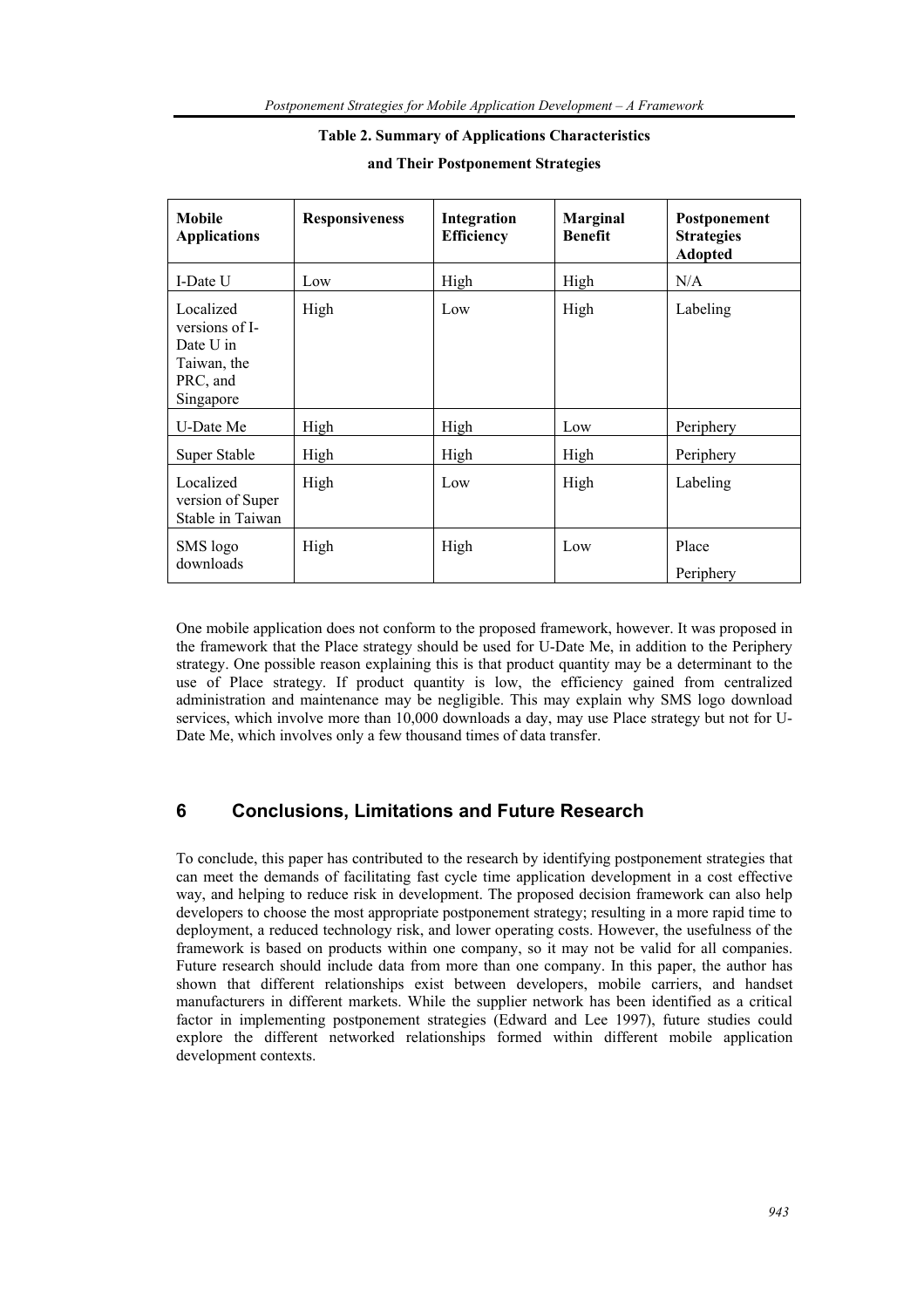## **References**

- Alderson, W. (1950). "Marketing Efficiency and the Principle of Postponement." Cost and Profit Outlook 3(3): pp 15-18.
- Aviv, Y. and A. Federgruen (2001). "Capacitated Multi-Item Inventory Systems with Random and Seasonally Fluctuating Demands: Implications for Postponement Strategies." Management Science 47(4): pp. 512-531.
- Baskerville, R., L. Levine, et al. (2002). Balancing Quality and Agility in Internet Speed Software Development. 23<sup>rd</sup> International Conference on Information Systems.
- Beulen, E. and R.-J. Streng (2002). The Impact of Online Mobile Office Applications on the Effectiveness and Efficiency of Mobile Workers' Behavior: A Field Experiment in the IT Services Sector. 23rd International Conference on Information Systems.
- Bowersox, D. J. and D. J. Cross (1996). Logistics Management: The Integrated Supply Chain Process. New York, Macmillan Publishing Company.
- Brown, A. O., H. L. Lee, et al. (2000). "Xilinx Improves Its Semiconductor Supply Chain Using Product and Process Postponement." Interfaces 30(4): pp. 65-68.
- Bucklin, L. P. (1965). "Postponement, speculation, and the structure of distribution channels." Journal of Marketing Research (February): pp. 26-32.
- Carisson, C. and P. Walden (2002). Mobile Commerce: A Summary of Quests for Value-Added Products and Services. 15th Bled Electronic Commerce Conference eReality: Constructing the eEconomy.
- Chiou, J.-S., L.-Y. Wu, et al. (2002). "The Adoption of Form Postponement Strategy in a Global Logistics System: The Case of Taiwanese Information Technology Industry." Journal of Business Logistics 23(1): pp 107 -124.
- Christopher, M. (1998). Logistics and Supply Chain Management: Strategies for Reducing Cost and Improving Service, 2nd ed., Prentice Hall.
- Droge, D. L., R. Germain, et al. (1995). Form postponement as a strategic initiative affecting organizational design. The American Marketing Association Educators' Conference, AMA, Chicago, IL.
- Edward, F. and H. L. Lee (1997). "Mass Customization at Hewlett-Packard: The Power of Postponement." Harvard Business Review 75(1): pp. 113-121.
- Edwards, C. (1984). "Information Systems Maintenance: An Integrated Perspective." MIS Quarterly 8(4): pp. 237-256.
- Eppen, G. D. (1979). "Effects of centralization on expected costs in a multi-location newsboy problem." Management Science 25(5): pp. 498-501.
- Farhoomand, A. and S. L. Yuen (2003). "iNFOiSLIVE Corp. Ltd., the road to transform information to life." Center for Asian Business Cases(in press).
- Giaglis, G. M., A. Pateli, et al. (2002). On the Potential Use of Mobile Positioning Technologies in Indoor Environments. 15th Bled Electronic Commerce Conference eReality: Constructing the eEconomy.
- Gilmore, J. H. and B. J. Pine (1997). "The four faces of mass customization." Harvard Business Review 75: pp. 91-101.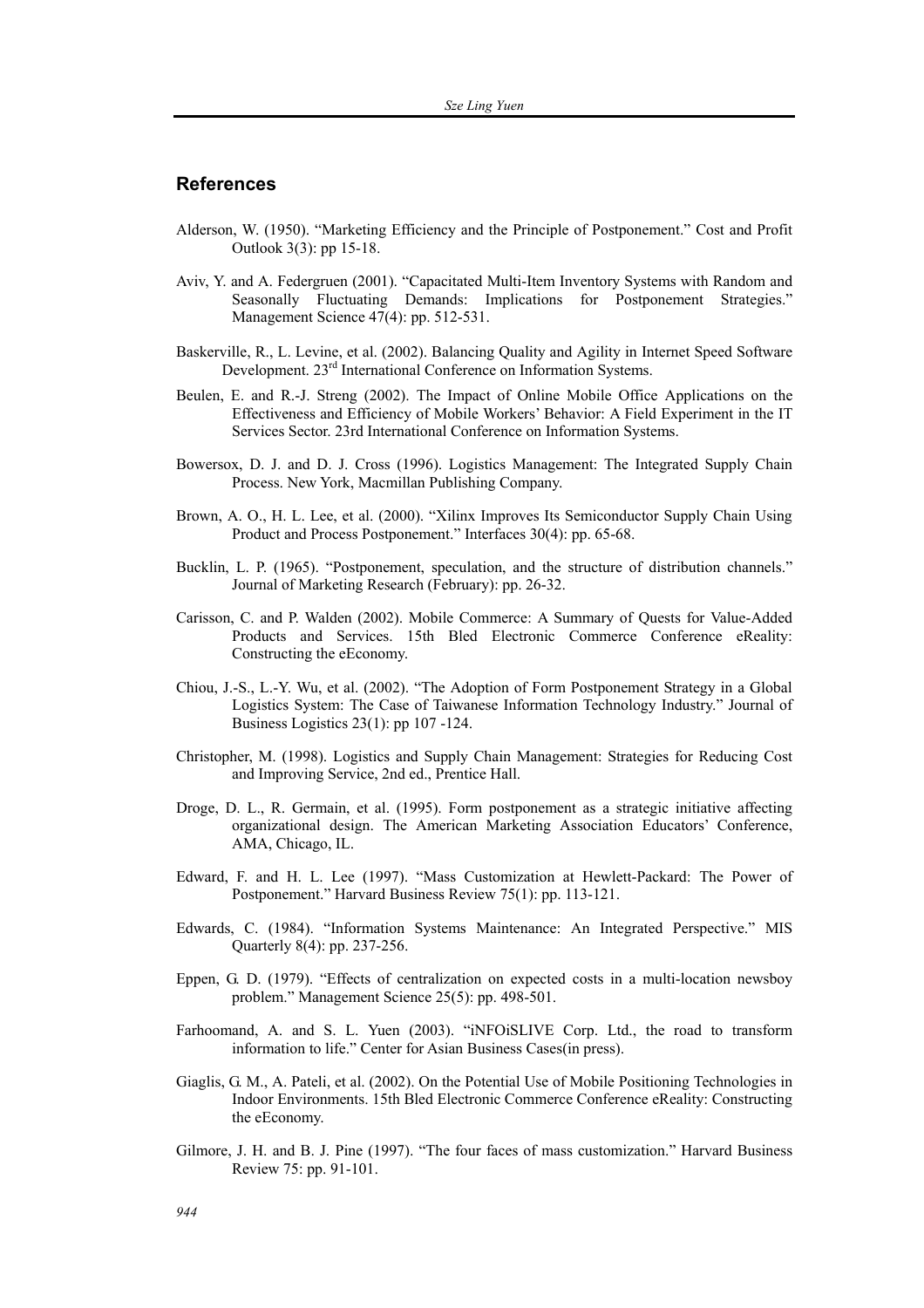*Postponement Strategies for Mobile Application Development – A Framework* 

- Hoek, R. I. v. (1997). "Postponed manufacturing: a case study in the food supply chain." Supply Chain Management 2(2): pp. 63-75.
- Hoek, R. I. v. (1998). "Logistics and virtual integration: Postponement, outsourcing and the flow of information." International Journal of Physical Distribution & Logistics Management 28(7): pp. 508-523.
- Hoek, R. I. v., H. C. Cammandeur, et al. (1998). "Reconfiguring logistics systems through postponement strategies." Journal of Business Logistics 19(1): pp. 33-54.
- Hoek, R. I. v. (1999). "Postponement and the reconfiguration challenge for food supply chains." Supply Chain Management 4(1): pp. 18-34.
- Hoek, R. I. v. (2000a). "The thesis of leagility revisited." International Journal of Agile Manufacturing Systems 11(4): pp. 374-387.
- Hoek, R. I. v. (2000b). "Role of third party logistic services in customization through postponement." International Journal of Service Industry Management 11(4): pp. 374-387.
- Hung, S.-Y., C.-Y. Ku, et al. (2002). Empirical Test of a WAP Adoption Model. The 4th International Conference of Electronic Commerce.
- ITU (2002). ITU Internet Reports 2002: Internet for a Mobile Generation 4th edition. Geneva, International Telecommunication Union: 220 pages.
- Kushchu, I. (2002). The CRM Intelligence: Wireless and Voice Interfaces. The 4th International Conference of Electronic Commerce.
- Lee, H. L., C. Billington, et al. (1993). "Hewlett Packard gains control of inventory and service through design for localization." Interfaces 23(4): pp. 1-11.
- Lyytinen, K. and Y. Yoo (2002). "Research Commentary: The Next Wave of Nomadic Computing." Information Systems Research 13(4): pp. 377-388.
- McKeen, J. D. (1983). ""Successful Development Strategies for Business Applications Systems." MIS Quarterly 7(3): pp. 47-65.
- Mobinet 5 (2002). The Mobinet survey, AT Kearney, University of Cambridge.
- Munusamy, M. and P. L. Hiew (2002). Characteristics of Mobile Devices and an Integrated M-Commerce Infrastructure for M-Commerce Development. The 4th International Conference of Electronic Commerce.
- Naylor, J. B., M. M. Naim, et al. (1999). "Leagility: Integrating the lean and agile manufacturing paradigms in the total supply chain." International Journal of Production Economics 62: pp. 107 - 118.
- Parasuraman, A., V. A. Zeithaml, et al. (1988). "SERVQUAL: A Multiple-Item Scale for Measuring Consumer Perceptions of Service Quality." Journal of Retailing 64(1): pp. 12- 40.
- Peres, F. and J.-C. Grenouilleau (2002). "Initial spare parts supply of an orbital system." Aircraft Engineering and Aerospace Technology 74(3): pp. 252- 262.
- Pine, J. P. (1993). Mass Customization. Boston, MA., Harvard Business School Press.
- Sun Microsystems (2002). Digital Rights Management: Managing the Digital Distribution Value Chain, White Paper.
- TIF (2002). Telecom Infotech Forum, Next Generation Wireless Services Development in Hong Kong URL: http://www.trp.hku.hk/tif/papers.html.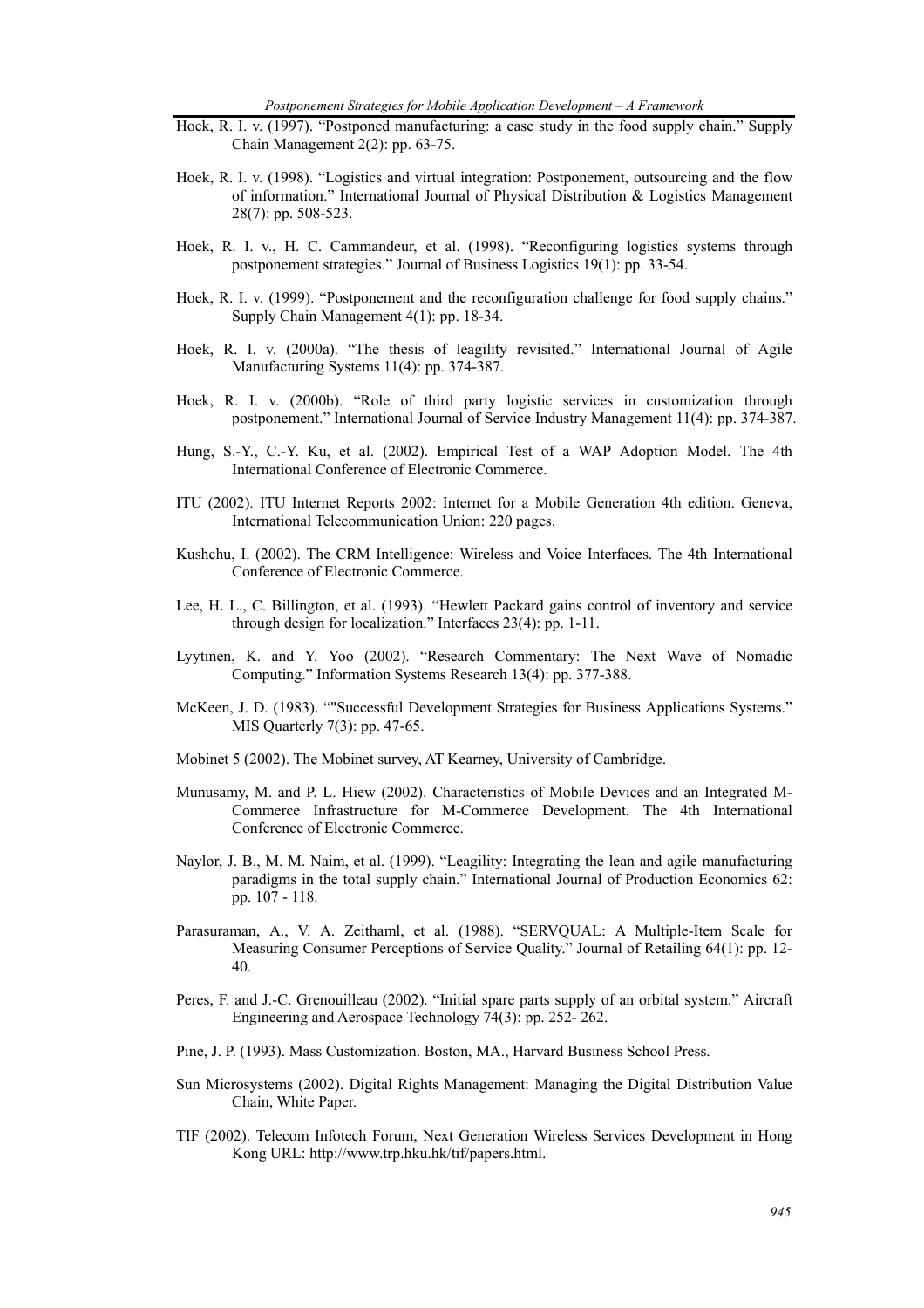- Tung, L. L. (2002). Short message service (SMS): The Impact of Service Quality and Perceived Value on Satisfaction, Intention and Usage. The 4th International Conference of Electronic Commerce.
- Vrechopoulos, A. P., I. D. Constantiou, et al. (2002). Critical Success Factors for Accelerating Mobile Commerce Diffusion in Europe. 15th Bled Electronic Commerce Conference eReality: Constructing the eEconomy.
- Wong, J. S. M. and P. L. Hiew (2002). Wireless Technologies:Mobile Commerce Enablers. The 4th International Conference of Electronic Commerce.
- Yin, R. (1994). *Case study research: Design and methods* (2nd ed.). Beverly Hills, CA: Sage Publishing.
- Zinn, W. and D. J. Bowersox (1988). "Planning Physical Distribution with the Principle of Postponement." Journal of Business Logistics 9(2): pp. 117-135.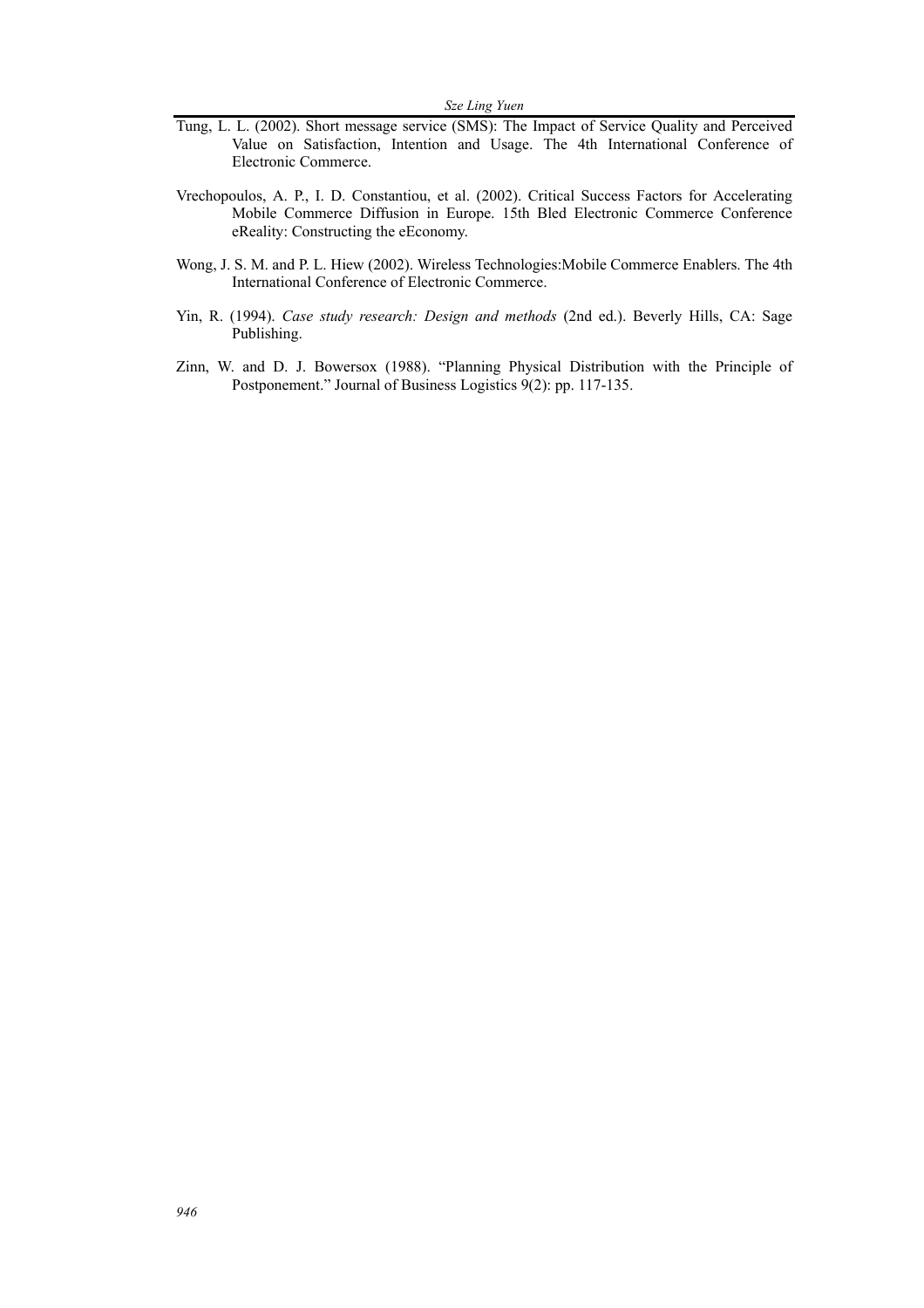| Type          | <b>Definition</b>                                               |  |  |  |
|---------------|-----------------------------------------------------------------|--|--|--|
|               | Firms market/produce products under several<br>1.               |  |  |  |
| Labeling      | brand names;                                                    |  |  |  |
|               | High-unit-value products produced<br>2.                         |  |  |  |
|               | High product sales fluctuations present<br>3.                   |  |  |  |
|               | Firms sell products in several package sizes<br>1.              |  |  |  |
| Packaging     | High-unit-value products produced                               |  |  |  |
|               | High product sales fluctuations present<br>3.                   |  |  |  |
| Assembly      | Firms sell products with several versions                       |  |  |  |
|               | Firms sell products whose cube is greatly reduced<br>$2_{-}$    |  |  |  |
|               | if transported unassembled                                      |  |  |  |
|               | High-unit-value products produced<br>4.                         |  |  |  |
|               | High product sales fluctuations present<br>3.                   |  |  |  |
|               | $\mathbf{1}$ .<br>Firms sell products with a high proportion of |  |  |  |
| Manufacturing | ubiquitous materials                                            |  |  |  |
|               | High-unit-value products produced<br>2.                         |  |  |  |
|               | High product sales fluctuations present<br>3.                   |  |  |  |
|               | $1_{-}$<br>Firms have a large number of distribution            |  |  |  |
| Time          | warehouses                                                      |  |  |  |
|               | High-unit-value products produced<br>2.                         |  |  |  |
|               | 3.<br>High product sales fluctuations present                   |  |  |  |

## **Appendix 1. Postponement strategies proposed by Zinn and Bowersox (1988)**